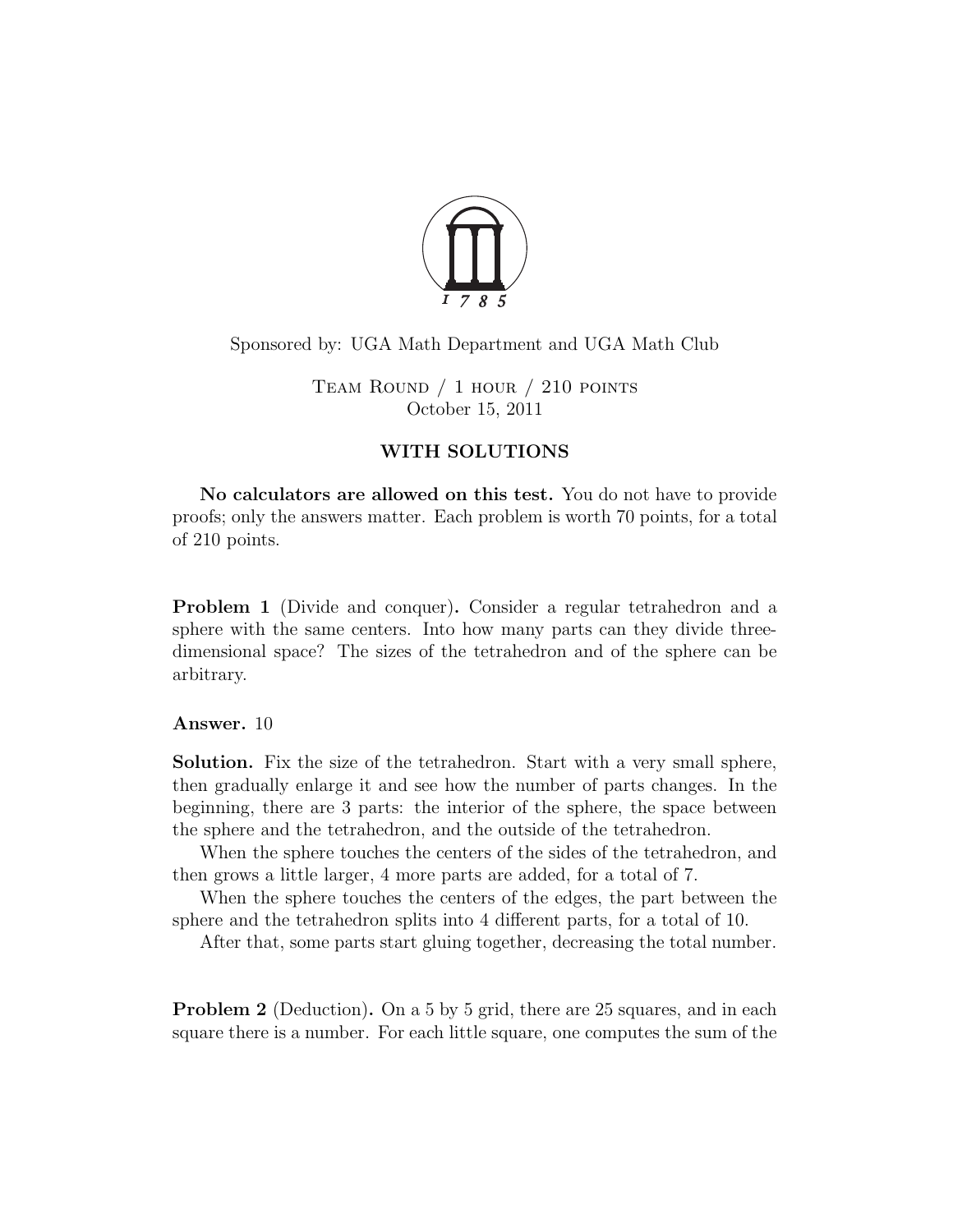number in this square and the numbers in all the squares that share either a side or a vertex with it. This gives 25 new numbers.

This grid of sums is shown below. How many of the original 25 numbers can be recovered from this grid? In your answer, for each little square, either write down the original number, or put the letter U if the original number is impossible to compute.

| 18 | 12 |    | 10 | 16 |
|----|----|----|----|----|
| 5  |    | 6  | 13 | 17 |
| 12 |    |    | 15 |    |
| 19 | 19 | 12 | റ  | ി  |
|    |    | 10 |    |    |

| Answer. |  | ٠, |  |
|---------|--|----|--|
|         |  |    |  |
|         |  |    |  |

**Solution.** Denote the original  $5 \times 5$  grid by twenty-five variables  $x_{r,c}$  from  $x_{1,1}$  to  $x_{5,5}$  and their  $5 \times 5$  grid of sums by twenty-five variables  $y_{5,5}$ . Then we find that

$$
y_{1,1} + y_{2,2} - y_{1,2} - y_{2,1} = (x_{1,1} + x_{1,2} + x_{2,1} + x_{2,2})
$$
  
+  $(x_{1,1} + x_{1,2} + x_{1,3} + x_{2,1} + x_{2,2} + x_{2,3} + x_{3,1} + x_{3,2} + x_{3,3})$   
-  $(x_{1,1} + x_{1,2} + x_{1,3} + x_{2,1} + x_{2,2} + x_{2,3})$   
-  $(x_{1,1} + x_{1,2} + x_{2,1} + x_{2,2} + x_{3,1} + x_{3,2})$   
=  $x_{3,3}$ ,

so we can recover the central entry  $x_{3,3}$  from the grid of sums. In our particular case, we find  $x_{3,3} = 2$ .

To see that no other entry is recoverable, take a grid of xs that produces a given grid of ys. Then adding one to the first and fourth columns while subtracting one from the second and fifth columns of  $x$  will not change the grid of ys at all. Another way of putting this as that the grid of sums of the array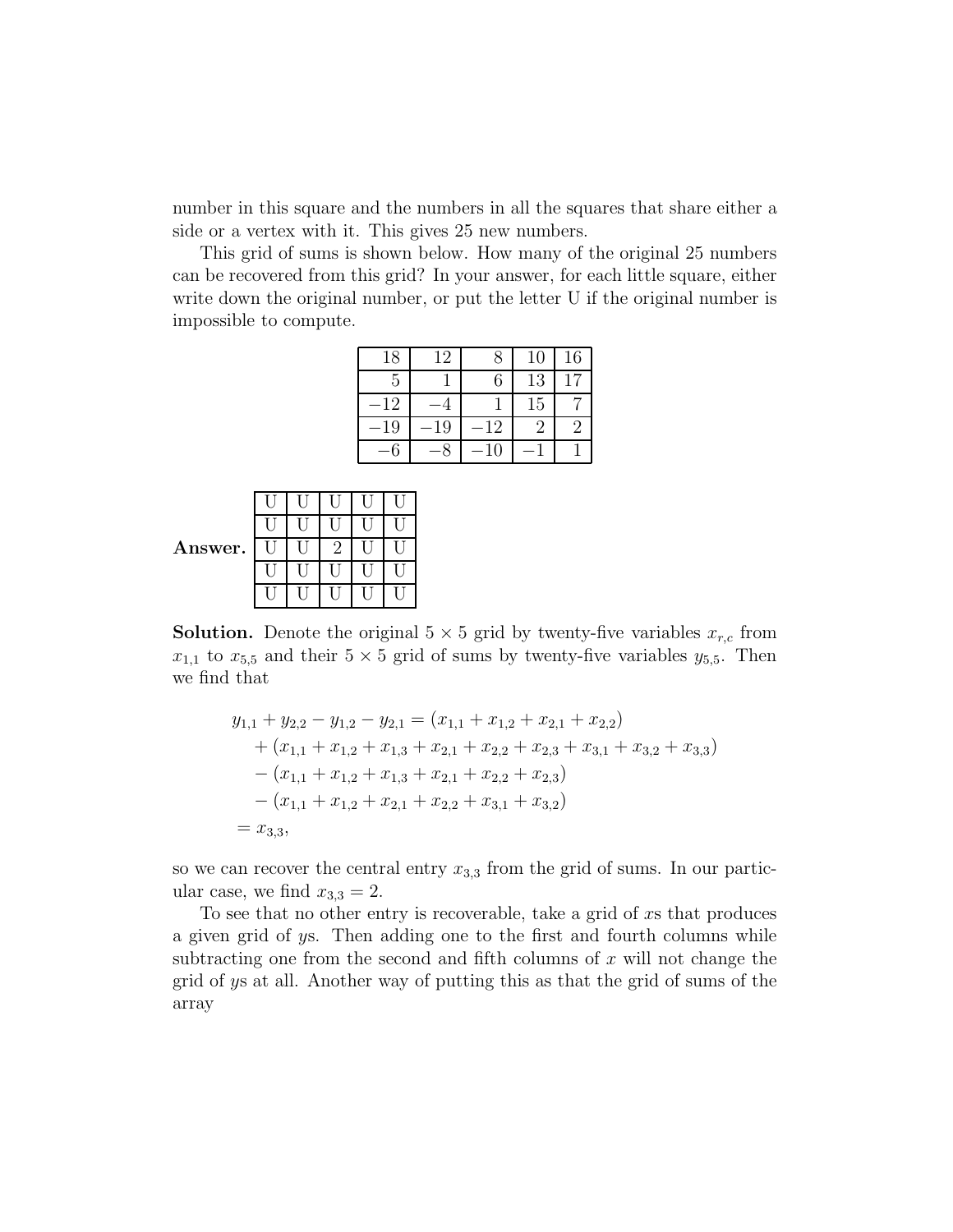| $+^{\circ}$    | $\rightarrow$ | $\cup$            | $+$         |                          |
|----------------|---------------|-------------------|-------------|--------------------------|
| $+^{\circ}$    | — 1           | $\Omega$          | $+^{\cdot}$ |                          |
| $+^{\circ}$    | — 1           | $\mathbf{\Omega}$ |             | $\overline{\phantom{0}}$ |
| $+$ $^{\circ}$ |               | $\cup$            | $+^{\circ}$ |                          |
| $+$            | $\equiv$      | O.                | $+$         | $\overline{\phantom{0}}$ |

consists entirely of zeroes. It follows that if an entry can be recovered, then it must be in the third column. However, applying the same argument using rows shows that the entry must be in the third row! Thus the central entry is the only entry that can be recovered.

For completeness, we include two grids that have the grid of sums indicated in the problem, but that have only the central element in common:

|   | 18 | 6              |   | 20 |
|---|----|----------------|---|----|
|   | 13 | $\Omega$       | 9 |    |
| 0 | 17 | 12             |   | 10 |
|   |    | $\overline{4}$ |   | 13 |

| 15 |    | ୍ର | 17  |
|----|----|----|-----|
| 14 | 2  | 10 | - 9 |
| 16 | 13 |    | -9  |
|    | 15 |    | 10  |

<span id="page-2-0"></span>Problem 3 (Ackermann's boxes). Four boxes, numbered from 1 to 4, initially contain one coin each. There are two moves that manipulate the number of coins in each box. The first move allows you to move one coin from box *i* to box  $i+1$ , if  $1 \leq i < 4$ ; however, if you move a coin from box 3 to box 4, then a "bonus" coin appears in box 4 along with the one that was moved there. The second move allows you to remove one coin from box  $i$  and then switch the contents of boxes j and k, if  $1 \leq i \leq j \leq k \leq 4$ . Of course, at no moment can the number of coins in a box go negative.

What is the largest number of coins that the last box (number 4) could contain after a sequence of such moves?

## Answer. 64

**Solution.** Write  $(a, b, c, d)$  for the position with a coins in the first box, b in the second, et cetera. Write  $(a, b, c, d) \rightsquigarrow (a', b', c', d')$  if the second position can be obtained from the former. Call the moves in the problem statement the first and second *primitive* moves.

Note that you can go from position  $(a, b, c, d)$  to  $(a, b, 0, 2c + d)$  by using the first primitive move  $c$  times. Call this *doubling*.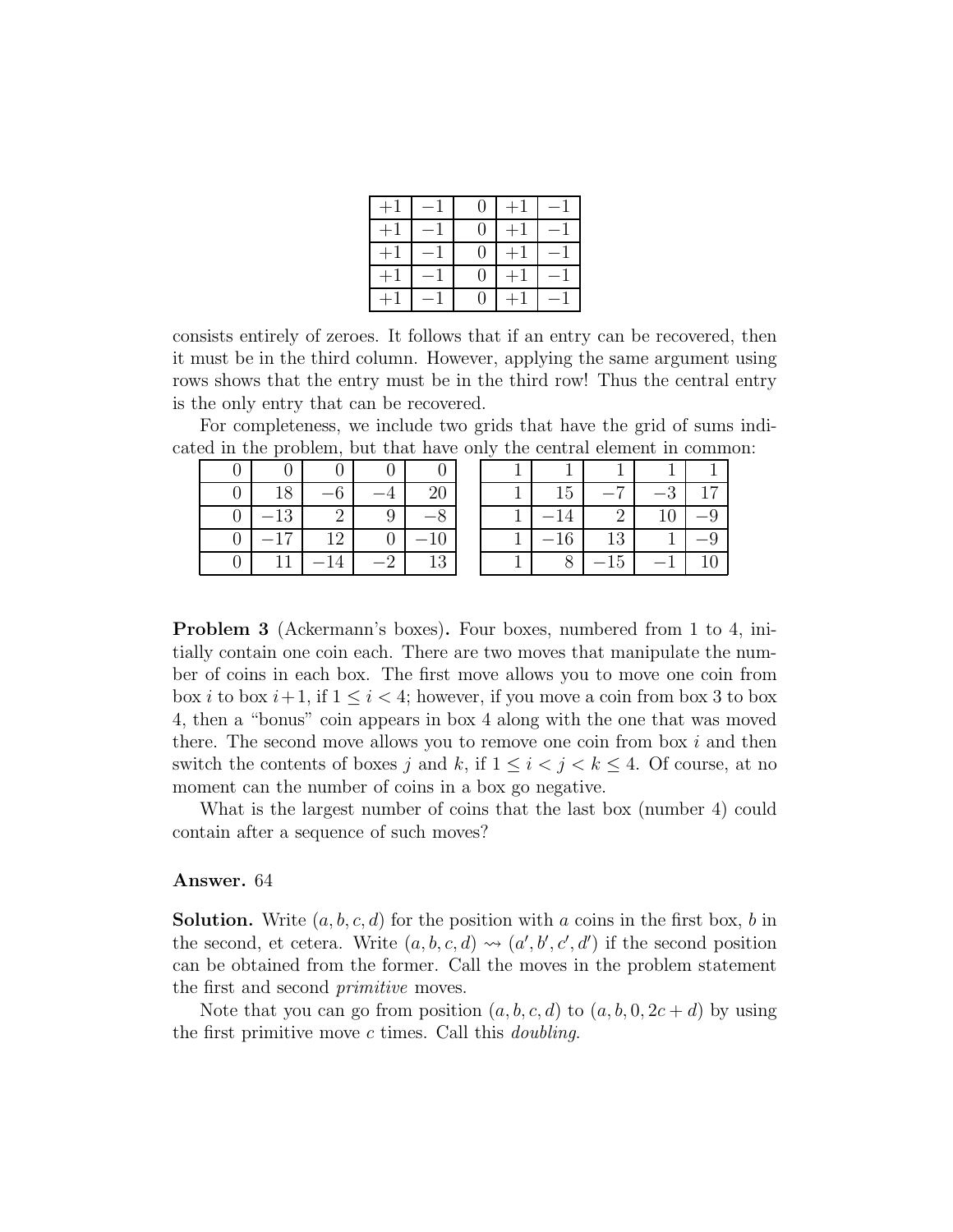Note further that you can go from position  $(a, b, 0, d)$  to  $(a, 0, 0, 2<sup>b</sup>d)$  by alternately using the second primitive move and doubling (b times each):  $(a, b, 0, d) \rightsquigarrow (a, b - 1, d, 0) \rightsquigarrow (a, b - 1, 0, 2d) \rightsquigarrow (a, b - 2, 2d, 0) \rightsquigarrow (a, b - 1, 0, 2d)$  $(2,0,2^2d) \rightsquigarrow \cdots \rightsquigarrow (a,0,0,2^bd)$ . If d is zero, then one can go from  $(a,b,0,0)$ to  $(a, 0, 0, 2<sup>b</sup>)$  by first moving over  $(a, b, 0, 0) \rightsquigarrow (a, b-1, 1, 0) \rightsquigarrow (a, b-1, 0, 2)$ and then doing the above. Call these sequences of moves exponentiation.

Using this shorthand, it is not difficult to obtain  $64 = 2^6$  coins:

$$
(1,1,1,1) \rightsquigarrow (1,1,0,3) \rightsquigarrow (1,0,0,6) \rightsquigarrow (0,6,0,0) \rightsquigarrow (0,0,0,2^6),
$$

using the first primitive move, exponentiation, the second primitive move, and exponentiation again.

In the particular case of the starting position  $(1, 1, 1, 1)$ , it is possible to explore the tree of possible moves and see that 64 is the maximum number that appears. Instead of writing out that argument (which would be easier), we prove a much more general statement: the maximum number of coins obtainable from position  $(a, b, c, d)$  is

$$
f(a, b, c, d) = 2^{2^{...^{2^e}}},
$$

where the tower has a twos and then  $e = 2^b \cdot (2c + d)$  on top<sup>[1](#page-3-0)</sup>; in other words, the maximum is the result of iterating the function  $x \mapsto 2^x$  a total of a times starting with the initial value  $e = 2^b \cdot (2c + d)$ . For example,  $f(3, 4, 5, 6) = 2^{2^{2^{\left(2^{4} \cdot (2 \cdot 5+6)\right)}}}$ .

The idea is very straightforward, roughly that at all points it's better to have a higher tower of twos than a higher exponent of two, a higher exponent than multiple of two, and a higher multiple than a constant. The actual proof is a little bit more complicated because of some exceptional cases where the above isn't true.

The proof is by induction on positions, ordered lexicographically. Two technical conditions need to be checked, but will be delegated to a footnote.[2](#page-3-1)

<span id="page-3-0"></span><sup>&</sup>lt;sup>1</sup>Unfortunately, there are a few exceptional cases. If  $c = d = 0$ , then  $e = 2<sup>b</sup>$ . If  $b > 0$ ,  $c = 0$ , and  $d = 1$ , then  $e = 2^{b-1} \cdot 3$ . If  $a > 0$ ,  $b = c = 0$ , and  $d = 1$ , then the tower is one shorter and  $e = 3$ . And of course  $f(0, 0, 0, 0) = 0$ .

<span id="page-3-1"></span><sup>&</sup>lt;sup>2</sup>First, each move decreases the position from the perspective of lexicographic ordering. Second, the lexicographic ordering is a well-ordering, or alternatively, it is impossible to make unboundedly many moves. This is because you can only make a bounded number of moves that involve the first box, and in between, you can only make a bounded number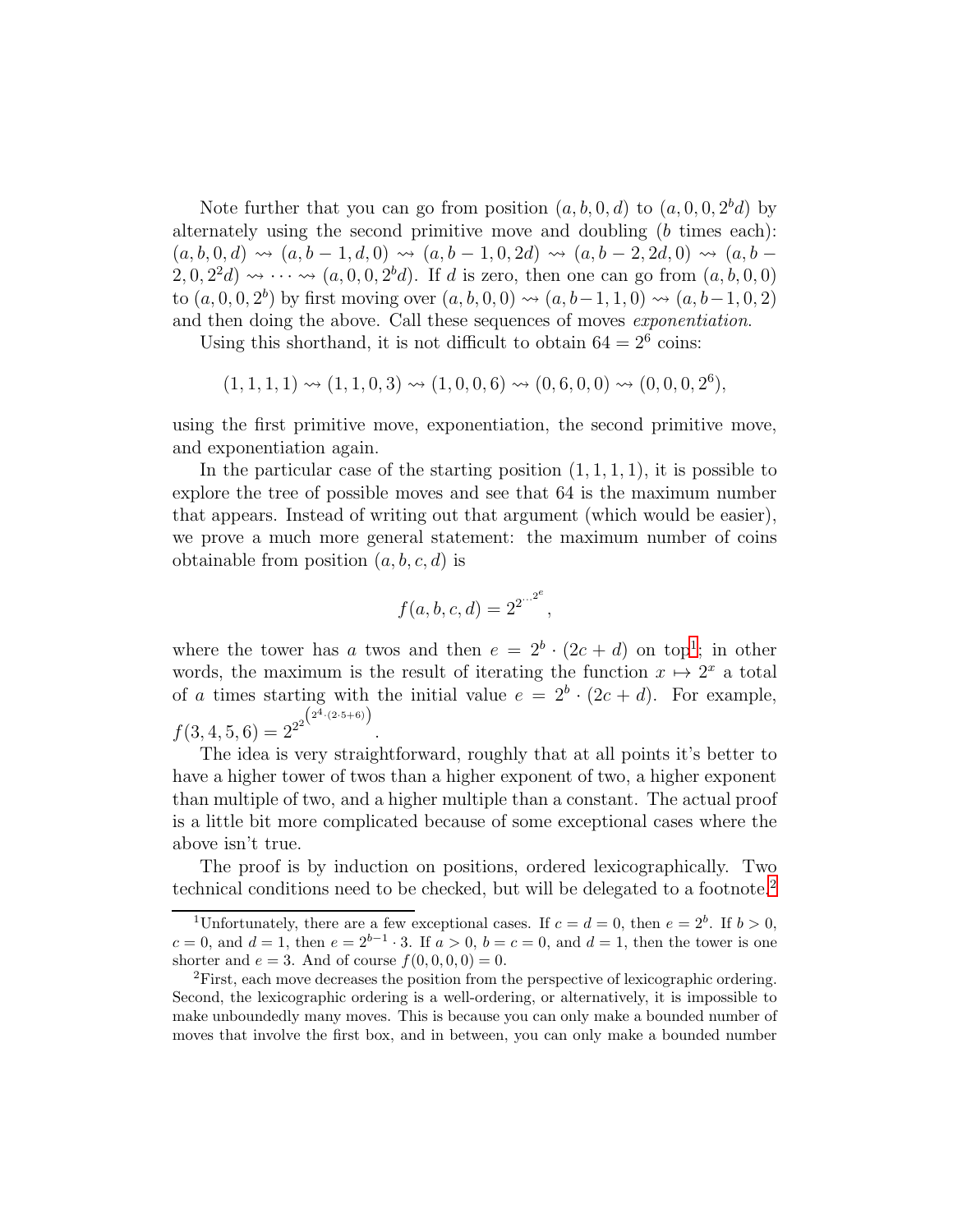Our task now is to check that for each position, it is possible to make a move that preserves  $f$ , and that no other move increases  $f$ . This implies by induction the validity of  $f$  as the maximum number of coins obtainable from a given position. We first check that no move increases  $f$ : (some of these moves might not be possible if some coordinates are zero)

- $f(a, b, c, d) \ge f(a-1, b+1, c, d)$  because  $2^{2^{b}(2c+d)} \ge 2^{b+1}(2c+d)$ ,
- $f(a, b, c, d) \ge f(a, b 1, c + 1, d)$  because  $2 \cdot (2c + d) \ge 2(c + 1) + d$ unless we are in the exceptional cases described in the footnote,
- $f(a, b, c, d) \ge f(a, b, c 1, d + 2)$  because  $2c + d \ge 2(c 1) + (d + 2)$  (in fact, equality holds),
- $f(a, b, c, d) \ge f(a-1, c, b, d)$  because  $2^{2^{b} \cdot (2c+d)} \ge 2^c \cdot (2b+d)$ ,
- $f(a, b, c, d) \ge f(a-1, d, c, b)$  because  $2^{2^{b} \cdot (2c+d)} \ge 2^d \cdot (2c+b)$ ,
- $f(a, b, c, d) \ge f(a, b 1, d, c)$  because  $2 \cdot (2c + d) \ge 2d + c$ ,
- $f(a, b, c, d) \geq f(a 1, b, d, c)$  because of transitivity:  $f(a, b, c, d) \geq$  $f(a-1, b+1, c, d) \ge f(a-1, b, d, c)$  by the first and last of the cases above.

In verifying the above inequalities, which can be a bit complicated at times (especially because of the exceptional cases in the footnote), it helps to use the basic inequalities  $2^x \ge x+1$ ,  $2^x \ge 2x$ ,  $x \cdot y \ge x+y$  if  $x \ge 2$  and  $y \ge 2$ , and  $x^y \geq x \cdot y$  if  $x \geq 2$ .

We now check that it is always possible to make a move that preserves  $f$ :

- If  $a = b = c = 0$ , then there are no possible moves and we check  $f(0, 0, 0, d) = d$  as the base case.
- If  $c > 0$ , we check  $f(a, b, c, d) = f(a, b, c 1, d + 2)$ .
- If  $b > 0$  but  $c = d = 0$ , we check  $f(a, b, 0, 0) = f(a, b 1, 1, 0)$ .
- If  $a > 0$  but  $b = c = d = 0$ , we check  $f(a, 0, 0, 0) = f(a 1, 1, 0, 0)$ .

of moves that involve the second box, et cetera. The important property here is that after no more moves are made to the left of a box, the number of coins in that box is a non-increasing, non-negative integer and so is eventually constant.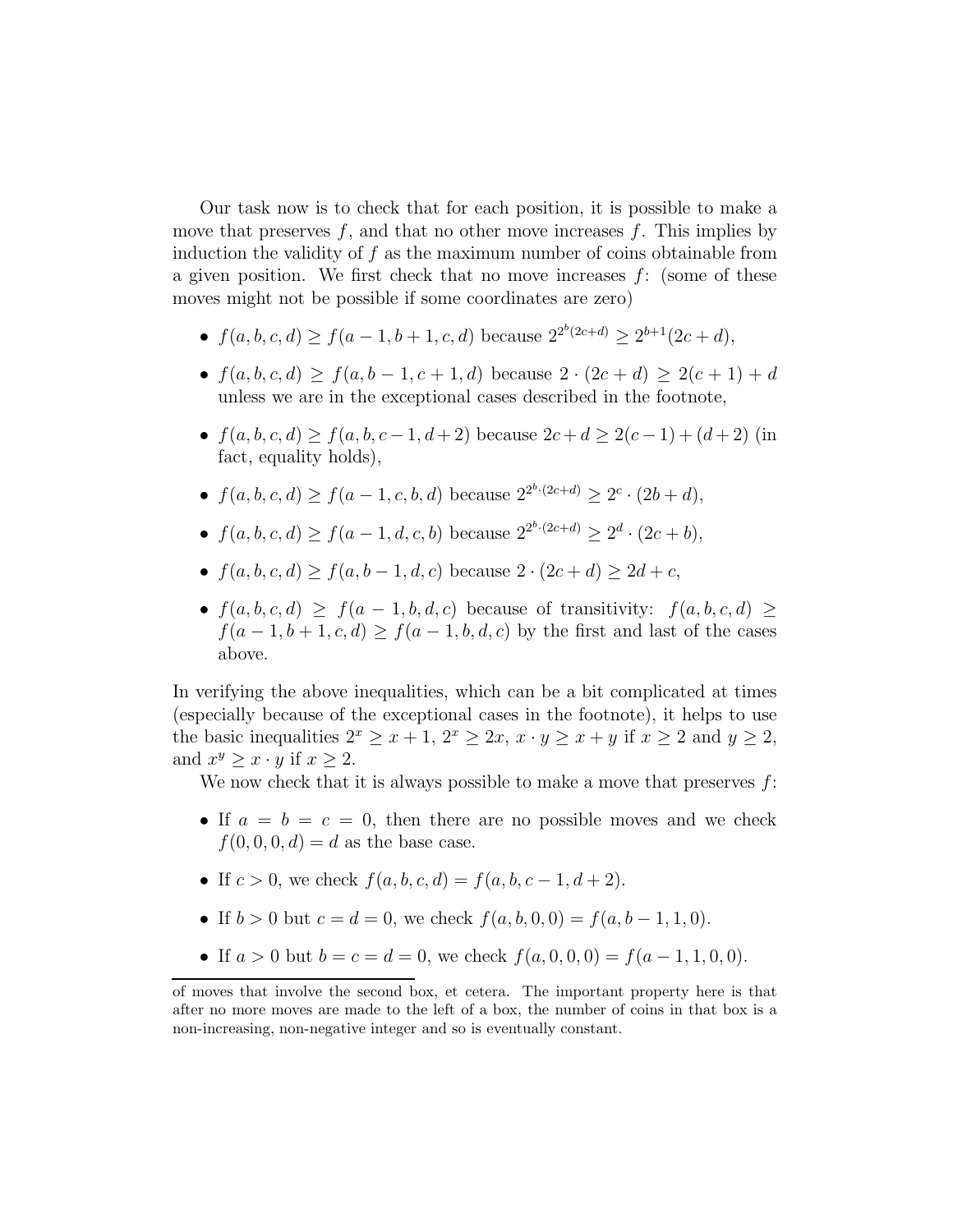- If  $d = 1$  and  $c = 0$  and  $b > 0$ , we check  $f(a, b, 0, 1) = f(a, b 1, 1, 1)$ .
- If  $d = 1$  and  $b = c = 0$  and  $a > 0$ , we check  $f(a, 0, 0, 1) = f(a-1, 1, 0, 1)$ .
- If  $d > 1$  and  $c = 0$  and  $b > 0$ , we check  $f(a, b, 0, d) = f(a, b 1, d, 0)$ .
- If  $d > 1$  and  $b = c = 0$  and  $a > 0$ , we check  $f(a, 0, 0, d) = f(a 1, d, 0, 0$ .

The answer to this problem should be a little surprising. There are two rules, one of which decreases the number of coins by one and the other which sometimes increases the number of coins, but always by at most one. If you never use the rule that decreases the number of coins, then there will only be 7 coins at the end. But if you are smarter, then you can get 64 coins.

The result is even more amazing if you start with the position  $(4, 0, 0, 0)$ in which case using the first rule gives 8 coins while being smarter gives  $2^{2^{2}}$  =  $2^{16}$  = 65536 coins. The situation only gets more amazing the more boxes there are. If there are five boxes, then the order of growth of  $f$  no longer simply involves *towers* of twos, but *iterated* towers of twos.

This general behavior is often called Ackermann-like, after the Ackermann function  $A(m, n)$ . Much like the behavior in this problem,  $A(2, n)$  grows linearly,  $A(3, n)$  grows exponentially,  $A(4, n)$  grows like a tower of twos, and so on. The definition of the function is that  $A(m, n)$  takes two non-negative integer arguments and returns an integer according to

$$
A(m, n) \begin{cases} n+1 & \text{if } m = 0, \\ A(m-1, 1) & \text{if } m > 0 \text{ and } n = 0, \\ A(m-1, A(m, n-1)) & \text{if } m > 0 \text{ and } n > 0. \end{cases}
$$

Note that like the situation with the boxes, the only arithmetic operations involved are subtraction and addition of one. The interested reader should look up the Ackermann function on Wikipedia for more information about fast-growing functions.

Authors. All problems and solutions are written by Boris and Valery Alexeev.

Sources. Problems [1](#page-0-0) and [2](#page-0-1) are based upon problems from the Internet Carousel, a Russian, multi-subject online competition available at <http://karusel.desc.ru/> (page in Russian). Problem [3](#page-2-0) was based on IMO